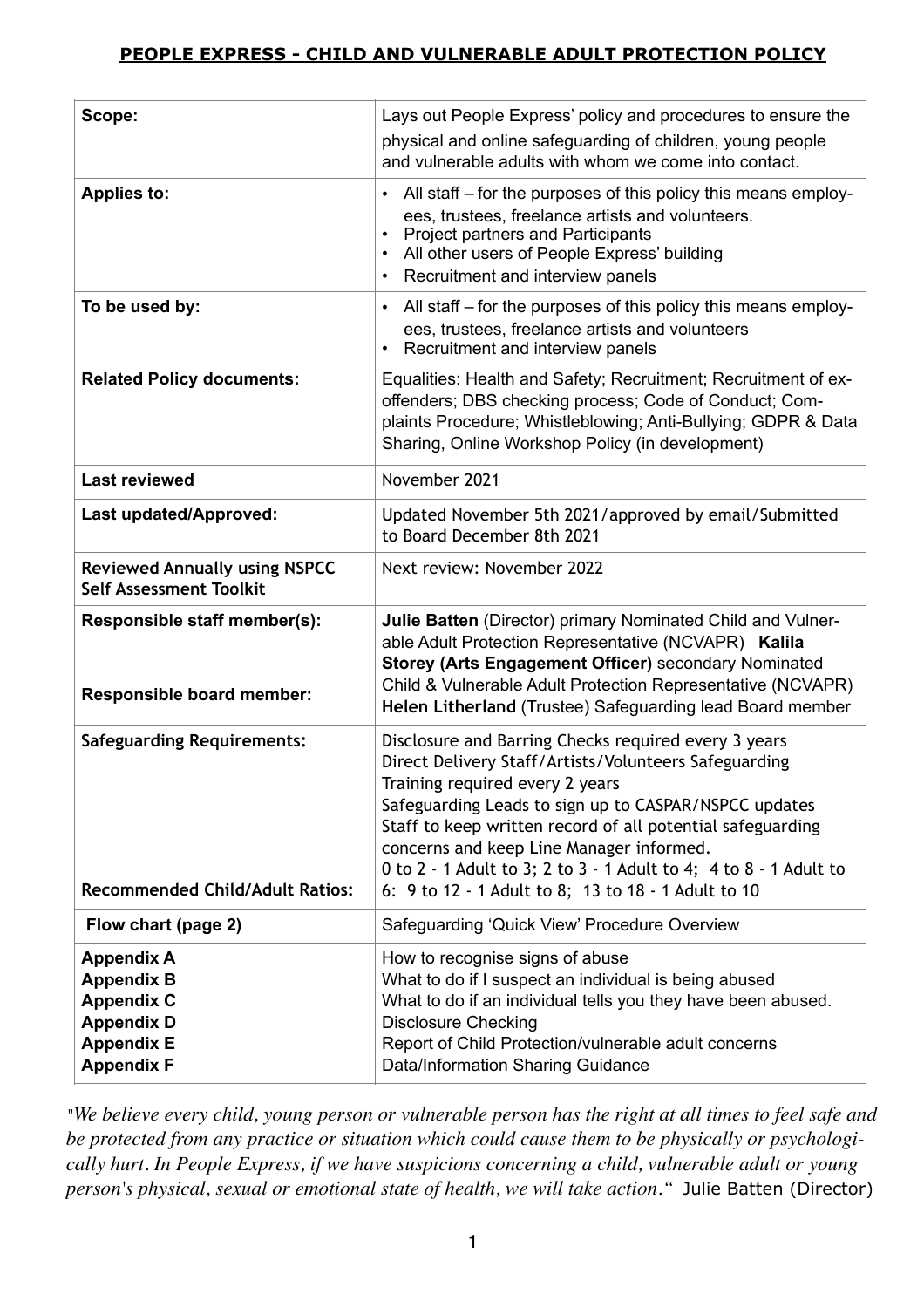## **Safeguarding 'Quick View' Procedure Overview**



first person that children, vulnerable adults, staff or volunteers should approach with concerns or suspicions of abuse. She is responsible for ensuring that child and vulnerable adult protec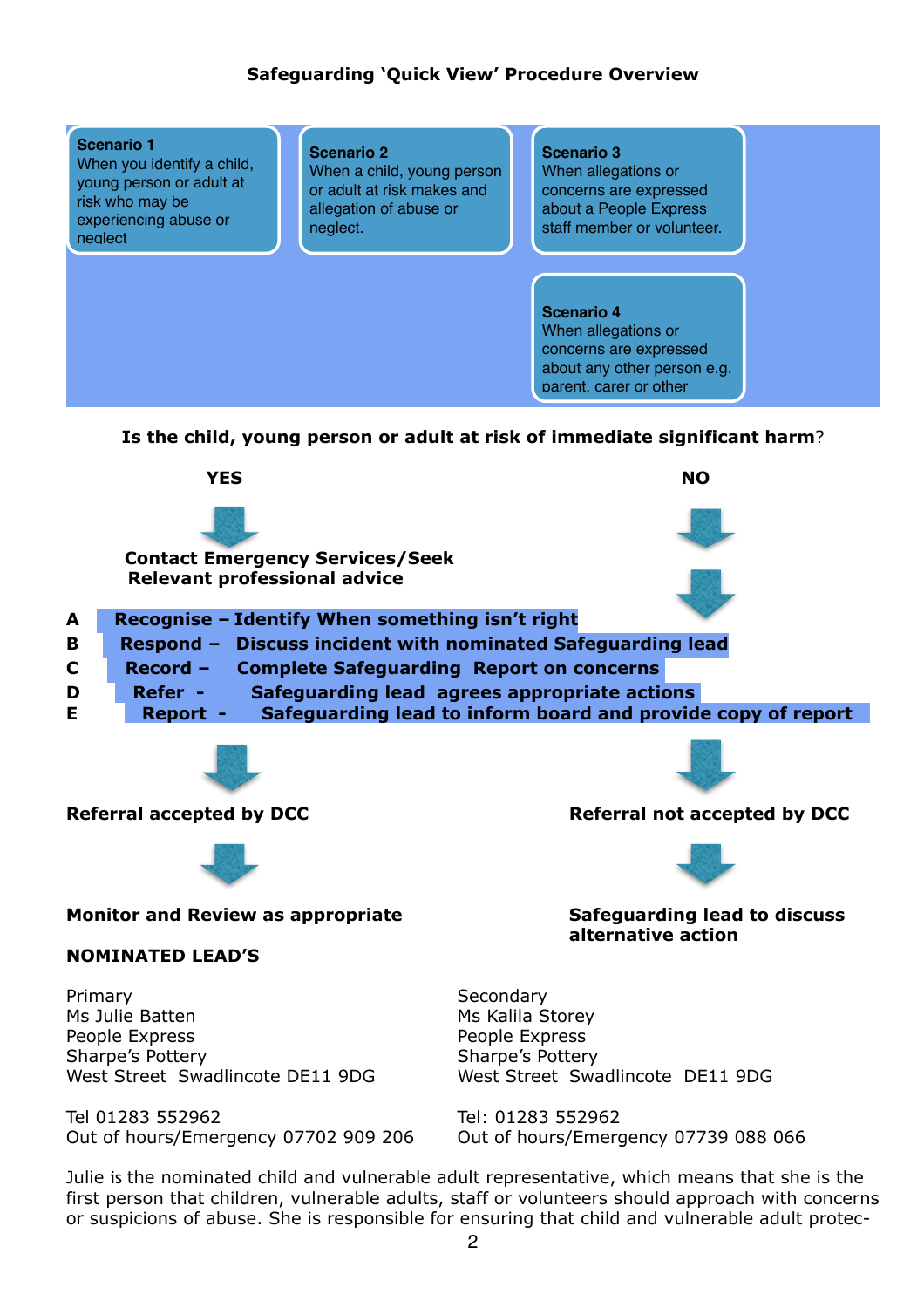tion policies and procedures are being implemented correctly. Julie will inform the lead safeguarding Trustee of all instances of suspected abuse, and where appropriate report to the Board.

If Julie is not available the secondary contact Kalila can be contacted.

## **PEOPLE EXPRESS POLICY STATEMENT**

Staff, freelance art workers and volunteers working closely with a child or young person or vulnerable person in creative activities can have a great deal of power and influence over them, especially when that person is in some way responsible for their success or failure within a project or activity. It is therefore very important that everyone understands this and does not abuse their position of trust.

- The welfare of children, young people and vulnerable adults is paramount. We ensure we have a completed registration form that identifies any medical, dietary, allergy or care needs that is referred to by staff, artists and volunteers.
- All young people under 18 (or under 25 for disabled young people on a case by case basis) provide written consent to take part in activities signed by parents/Carers.
- All children, young people and vulnerable adults whatever their age, culture, disability, gender, language, racial origin, religious beliefs and/or sexual identity have the right to take part in all of People Express' activities in a safe environment and to be protected from all and any forms of abuse.
- All activities will be carefully planned to ensure they are appropriate to the participants, with additional consideration where projects involve online research and activity.
- All activities are risk assessed before they take place with continuous 'dynamic' risk assessing throughout the sessions.
- All suspicions or allegations of abuse WILL be treated seriously and responded to appropriately and immediately.
- All staff have access to a secure and confidential email address to the Director to record any concerns/observations on any activity relating to safeguarding. The Director may take further action on concerns raised, including discussion around monitoring situations (where appropriate) at team meetings or one to ones.
- All our staff, freelance art workers, trustees and volunteers, have access to this policy and appropriate training so that they are clear on how to respond appropriately.
- It is the duty of everyone employed or involved with the organisation on a voluntary basis to prevent the physical, sexual or emotional abuse of children, young people and vulnerable adults.
- Everyone working with children, young people and vulnerable adults will be asked to provide an enhanced DBS disclosure which will be checked against photo ID and where appropriate additional references will be taken.
- People Express follows where possible recommended guidelines for the ratio of young people to adults, if the guidelines can not be followed this is to identified within the risk assessment, discussed with the Line Manager and mitigating actions put in place (e.g. extra staff or volunteer)
- All artists receive a link to the Safeguarding Policy as part of their Contract.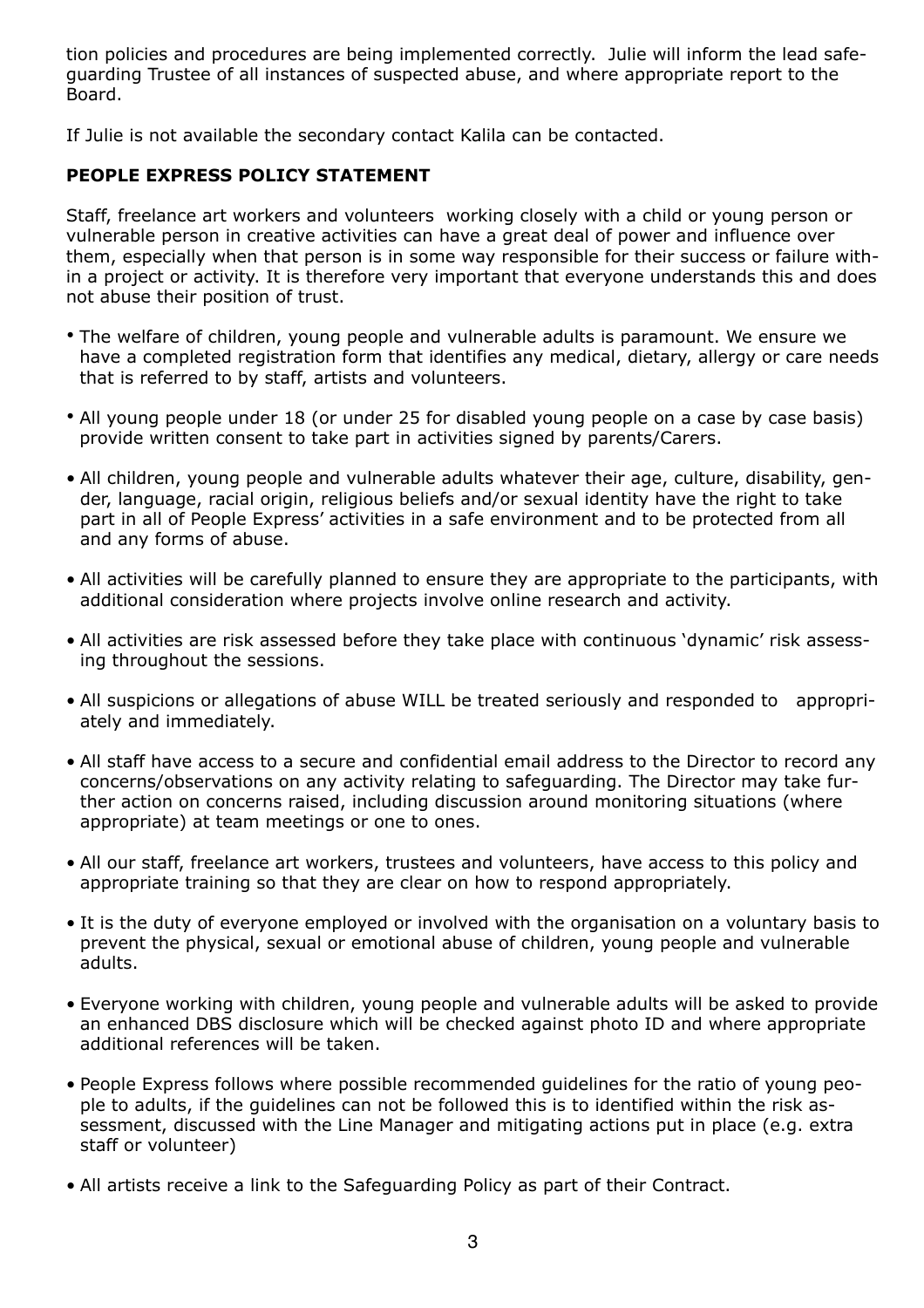- The nominated staff and trustee leads have advanced level safeguarding training which is updated every two years and sign up to CASPAR (safeguarding updates on legislation and guidelines from the NSPCC).
- Newly appointed staff have e-module training within the first week, introductory safeguarding training within their three month probationary period and if at manager level advanced training within 12 months.
- As part of the interview process Trustees provide information on their current safeguarding experience and levels of training which is recorded. Further to this Trustees complete emodule training within 6 months of appointment and trustee lead/s have advanced level training within 12 months.
- Safeguarding is a regular item on all staff team and Board meeting Agendas.
- Staff promote our safeguarding policy and procedures, which includes anti-bullying, in accessible formats to all groups we work with. Written information is provided for parents, Carers and project partner staff.
- Safeguarding training and continuous support will be offered to artists where appropriate, and all People Express workshops with children, young people and/or vulnerable adults will have a minimum of one trained staff member/artist.
- People Express encourage all members of a family to work together as 'participants' on arts projects with their children, young people and vulnerable adults. Where a family member/ Carer or member of the public expresses an interest in becoming a project helper with a role that includes supporting other members of a group the following safeguarding procedures will apply: completing a registration form, having an informal interview with a staff member, providing a safeguarding e-module completion certificate and if over 14 providing a DBS check (if appropriate).
- We are committed to following the current Derbyshire Safeguarding Children's Board Information Sharing Guidance for Practitioners when working in partnership. Please see Appendix F of this Document for guidance.
- **• This Document sets out Codes of Conduct, Guides for How to Spot Signs of Abuse and Procedures for Reporting Abuse. For a 'quick overview' to the procedure see page 2.**

### **Social Media - Staff**

- People Express uses photos, videos and audio recordings to document our work with participants and Facebook and Twitter to promote projects and as part of our communication and information sharing with groups.
- People Express use a professional Facebook and Twitter profile to communicate with participants of all ages. When using social media with young people under 16 we encourage parents and Carers to be aware of and linked in to the communication and it is kept transparent and project related.
- We gain consent before taking any photos or video or recordings and before sharing documentation and images of work online.
- We do not identify young people under 18 by name online or in any physical publications (unless express prior permission has been given).
- All project participants under 16 complete a Participant Form signed by a parent or Carer detailing their preferences for the use of images.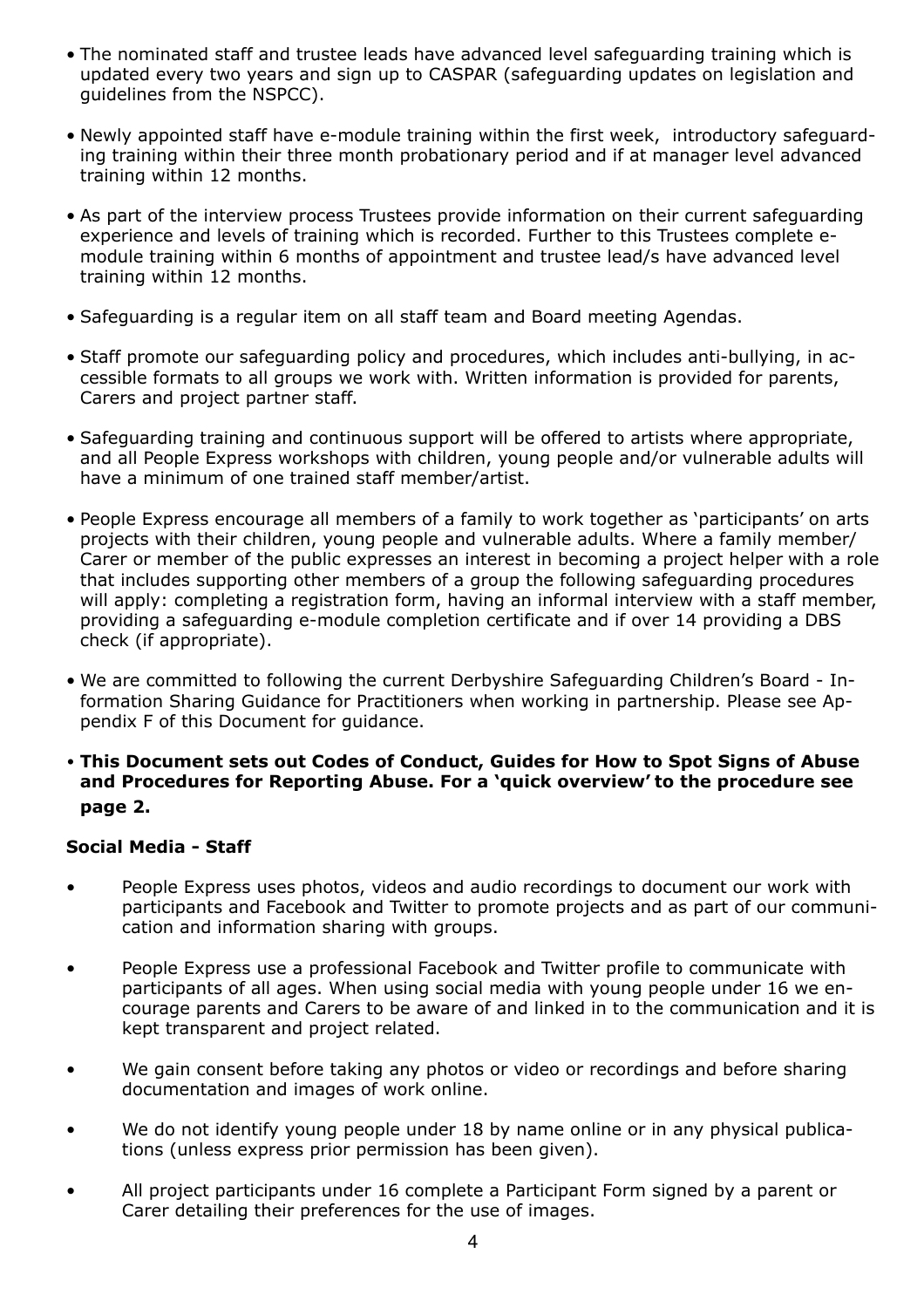- All project participants over 16 complete a Participant Form detailing their preferences for the use of images.
- For one-off workshops staff obtain verbal consent or 'opt out' preferences for use of images.
- All open and public workshops have 'Photo Aware' signage.

#### **Social Media - Freelance Workers and Volunteers**

- We encourage freelance artists to link to our Facebook page and follow us on Twitter, and provide the following guidance when working with People Express:
- Freelance artists should consider creating a professional rather than personal identity online for participatory and community arts work and manage all project related communication through this profile.
- All work relating to a People Express project should only be published via People Express' website, Facebook and/or Twitter.
- Artists should only host art work, images, videos and recordings by or of project participants with consent from People Express and follow the People Express social media guidelines (e.g. no young people under 16 to be named).
- Freelance workers must not approach project participants under 16 or vulnerable adults on social media or accept friends requests, and inform People Express if a participant approaches them.
- Freelance artists should consider keeping all contact with young people under 16 and vulnerable adults relating to work other than People Express through a professional profile and on public 'walls'.

## **GOOD PRACTICE - SAFEGUARDING AGAINST POSSIBLE ABUSE**

# **Code of Behaviour**

All People Express staff, artists, volunteers and trustees should:

- Always treat young people and vulnerable adults with dignity and respect and regularly consult their views on safeguarding, updating policies and procedures accordingly.
- Treat all members of a group equally and fairly
- Build empowering and positive relationships with young people and vulnerable adults
- Keep up to date with Health and Safety and Safeguarding policies and practice
- Provide positive and supportive feedback rather than negative criticism
- Ensure all contact with participants is through projects or if outside of projects is with the full knowledge and agreement of People Express
- Ensure they are familiar with the individual photographic consent status and medical needs of participants (where appropriate).
- Undertake risk assessment where appropriate including safeguarding assessments

All People Express staff, artists, volunteers and trustees should NOT: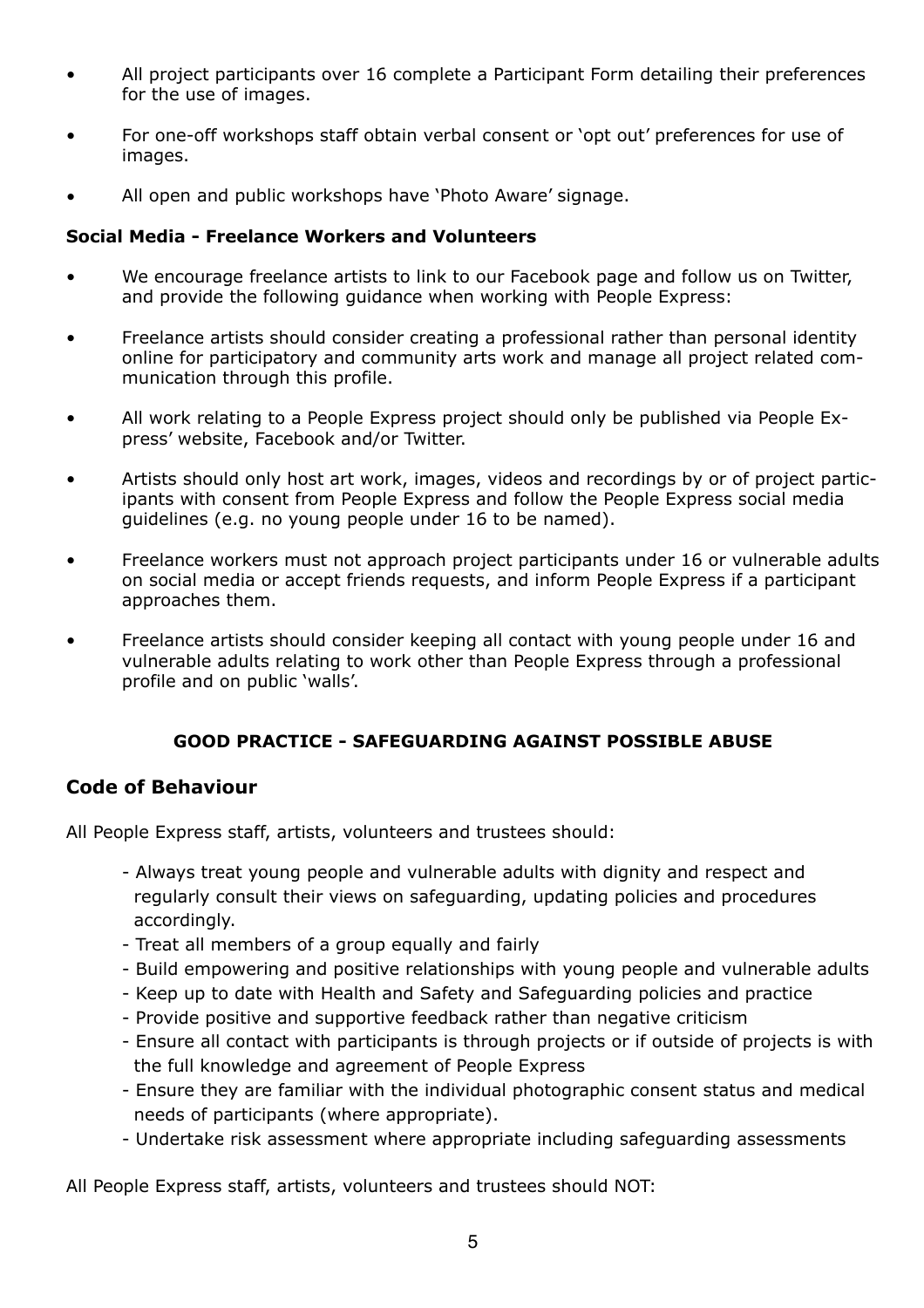- Take part in rough physical games or rough play with children or vulnerable adults.
- Allow or engage in inappropriate touching of any kind. Touch should only be in
- response to individual's need and appropriate to age and stage of development.
- Physically restrain an individual unless to prevent physical injury to another person, to prevent damage to property or to stop a criminal offence.
- Restraint must be appropriate otherwise restraint itself can be defined as assault.
- Make sexually suggestive comments and actions.
- Do things of a personal nature for an Individual that they can do for themselves or
- that their Care worker could do for them.
- Personally lend or borrow money from individuals or give or receive gifts from them.
- Be out of sight of other members of a group with a young person or vulnerable adult.

## **Except in emergency situations** staff should not:

• Spend time alone with a child or young person or vulnerable adult - if this is unavoidable, the staff member should make sure that they can be clearly seen or observed by others, and/ or inform another member of staff.

• Go into a toilet with children or vulnerable adult unless another adult is present or the care worker gives permission.

## **Transport**

A key element of the work of People Express is to provide access to the arts for vulnerable young people and adults, who otherwise would not be able to take part. As part of this role there may be occasion where a participant would not be able to participate unless a form of transport was provided. Where possible transport should be provided by public transport, a taxi service or their family/friend.

When a taxi or public transport is not appropriate People Express staff (core delivery staff only - not freelance workers or volunteers) can provide transport to or from a People Express activity or event for children aged 8 and above.

**At all times the transport should be planned, e.g. agreed beforehand with a parent/ carer. At all times staff should inform their Manager or another staff member of the action. People Express project delivery staff are required to have Business Use Insurance on their own cars.**

### **Accidents and Injuries**

If anyone is injured whilst working with People Express, a record of the injury must be made in the accident book. The countersignature of the person with responsibility for the individual must also be obtained. The accident book must be kept for 21 years.

It should also be recorded in the accident book if a child or young person arrives at a session with an obvious physical injury. This record should be counter-signed by the person with responsibility for the individual. Not only could this record be useful if a formal allegation is made later, but is also a record that the Individual was not injured whilst involved in the project.

## **Recruitment of Personnel**

People Express operates a careful and appropriate selection process for staff, which require applicants to:

• Complete an application form and have their identity checked against their birth certificate/ passport.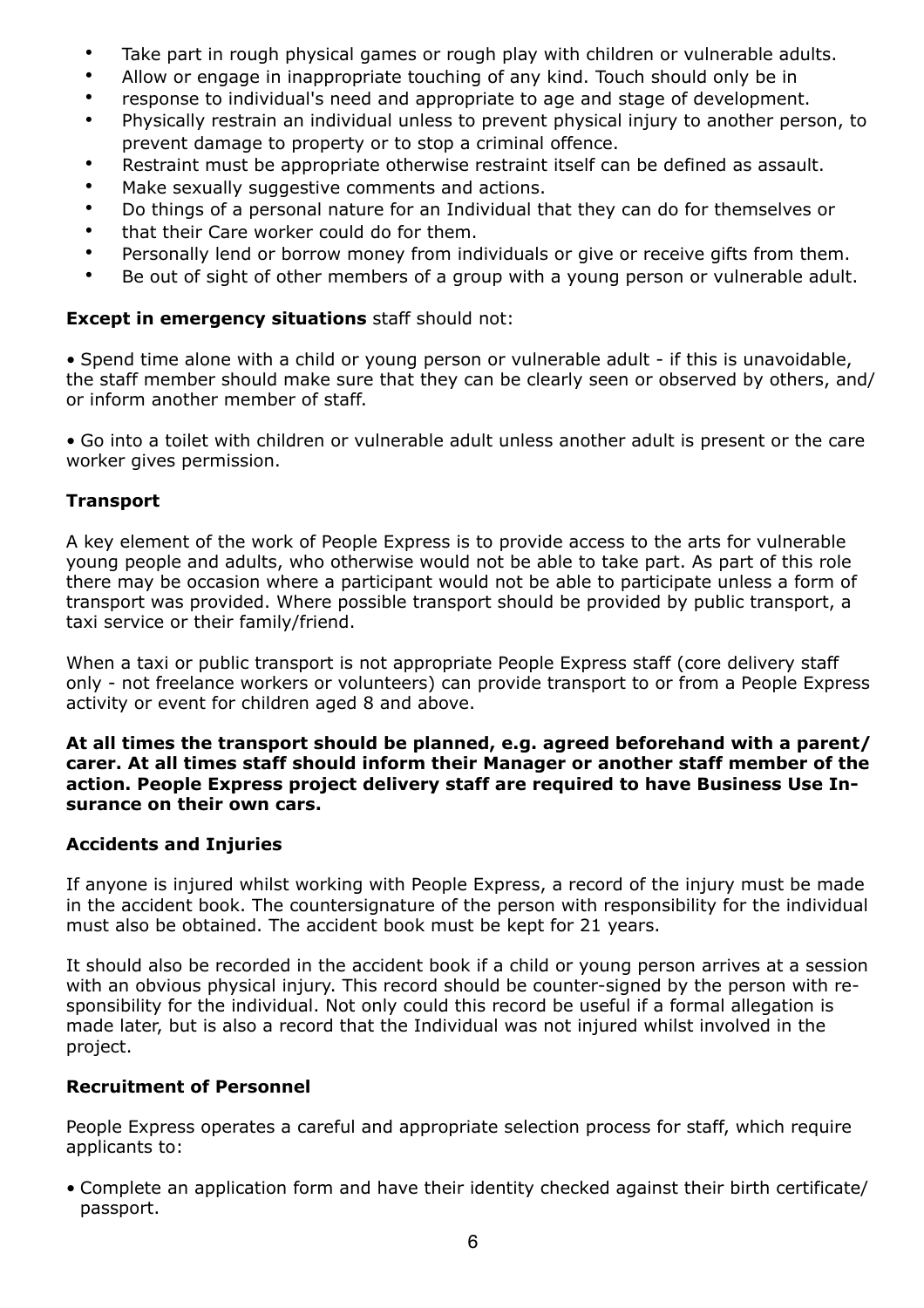- Be interviewed by at least 2 members of People Express (Director and Board).
- Explain any inconsistencies or gaps in employment history.
- Provide two satisfactory references before taking up a Post.
- Undergo Police checks and checks with the Disclosure and Barring Service (DBS) (see Appendix D for details) on acceptance of employment and before contact with young people.
- Undergo a three month probationary period during which time they undertake the e-module learning within the first week, external safeguarding training within six months and management level safeguarding training within the first year (as appropriate).
- All staff receive regular supervision and yearly appraisals.
- Young people and vulnerable adults will be part of the recruitment process (as appropriate) and will receive staff support, advice and training in the decision making process.

People Express will seek advice about recruiting someone with a criminal record (please see our Recruitment of Ex-Offenders Policy).

No unsupervised access to children, vulnerable adults or young people will be allowed until all the above checks are completed.

## **Staff Training**

People Express will make all staff members aware of this Policy and their duties regarding Child Protection and Vulnerable People and appropriate safeguarding training will take place. Safeguarding practice is discussed and reviewed annually as part of the Appraisal process.

### **DEFINITIONS OF ABUSE**

#### **Abuse**

Abuse is often divided into 4 categories: Physical, emotional, sexual or neglect - though those affected by abuse may often suffer more than one type. (See Appendix A for How to Recognise Signs of Abuse)

**Physical abuse** is intentional, non-accidental use of physical force... on the part of a parent or other care-taker in interaction with a child in his or her care, aiming at hurting, injuring or destroying that child" (Owen and Pritchard (2000) p.40)

**Emotional abuse** is the persistent emotional ill treatment of a person causing severe and long-lasting adverse effects on that person's emotional wellbeing. They may be made to feel or believe they are unloved, worthless or inadequate, or they may be frightened, feeling they are in danger. Emotional abuse may involve exploitation or corruption.

**Sexual abuse** occurs when a person is used to gratify another person's sexual needs. The individual is forced or enticed to take part in sexual activities, whether or not they understand or consent. Sexual abuse can also be non-contact activities, such as involving vulnerable individuals in looking at or in production of pornographic material, watching sexual activities or encouraging them to behave in sexually inappropriate ways. Abuse may be same-sex or opposite sex, might be by other children, young people or adults. People from all areas of life may be sexual abusers.

**Neglect** is the persistent failure to meet a child's or vulnerable adults basic physical and/or psychological needs in a manner likely to severely damage their health or normal development. Neglect can mean failure to -

- Provide adequate food, shelter and clothing
- Protect the individual from physical harm or danger
- Seek appropriate medical care/treatment which the individual obviously needs
- Meet the individual's basic emotional needs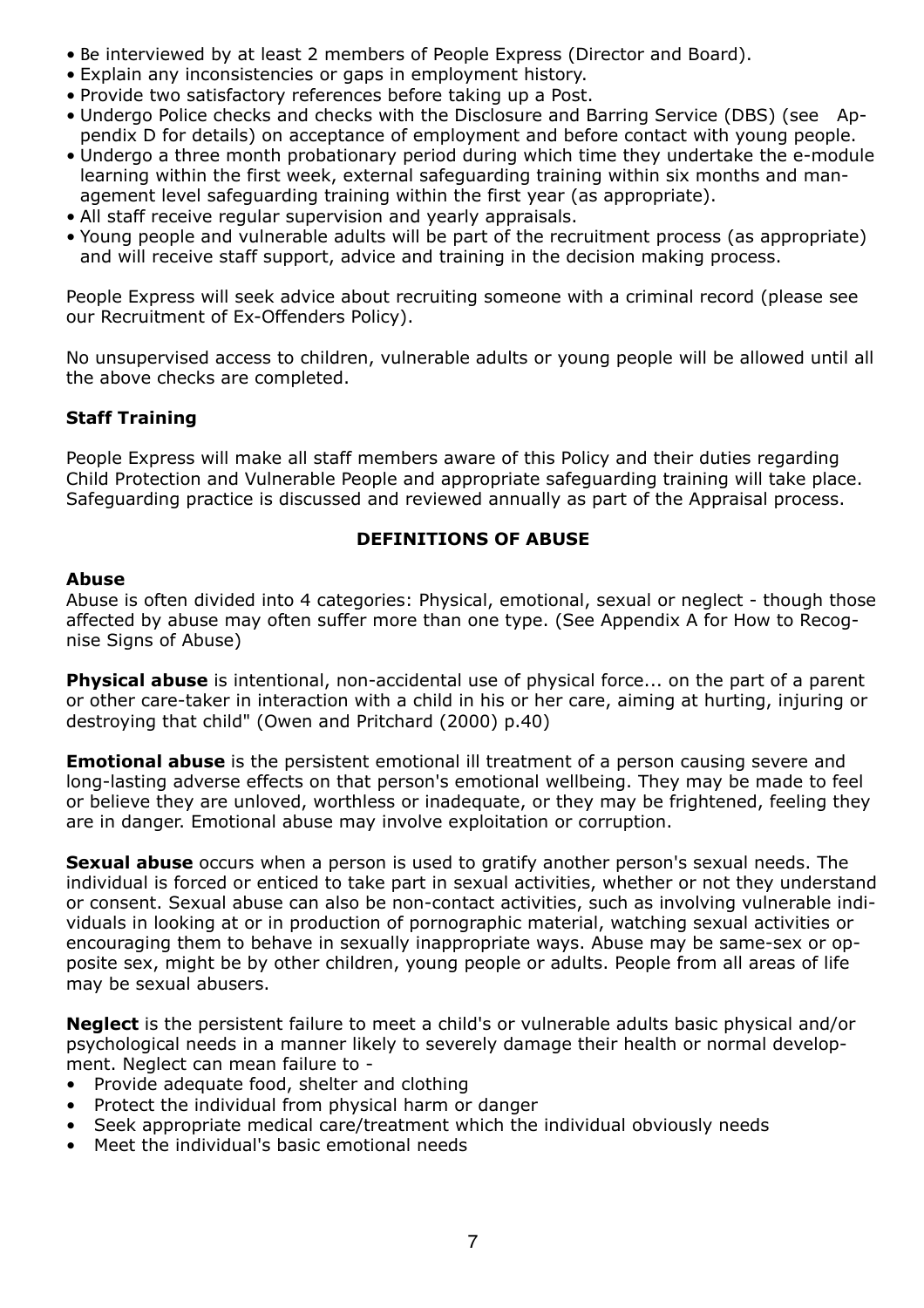## **Child**

The Children Act 1989 defines a child as being up to and including age 18. This may be extended for some children who are disabled or in local authority care settings.

#### **Young person**

There is no legal definition and the term merely refers to the upper age-ranges of the definition of a child. For example, 16 or 17 year olds would usually prefer to be called "young people" rather than "children".

#### **Vulnerable Adult**

Classification: A person who may be dependent, frail, in need of support, people with learning disabilities or in need of care of supervision.

#### **Staff Member**

The term Staff Member includes all People Express employees, trustees, freelance artists and unpaid volunteers working on behalf of People Express.

### **PROCEDURE TO BE FOLLOWED WHERE ABUSE IS ALLEGED OR SUSPECTED.**

(See also Appendix B - What Do I Do If I Suspect an Individual Is being abused?)

A staff member, trustee, volunteer or artist working with People Express who:

- Suspects an individual has been or is at risk of being abused
- Has had abuse disclosed to them
- Receives a complaint from anyone about protection of children, vulnerable adults or young people during People Express's work
- Has an allegation made directly against them: **MUST**
	- 1. REPORT the matter to the Nominated Child and Vulnerable Adult Protection Representative (Julie Batten -Director) so that the concerns can be discussed immediately. If the NCVAPR is unavailable then report to the secondary lead (Kalila Storey - Programmes Manager).
	- 2. Complete the Record of Child Protection Concerns form (Appendix E) within 24 hours. This form should be kept by the NCVAPR in a secure location.
	- 3. If there is an allegation against a staff member the NCVAPR will discuss the matter with the staff member.
	- 4. If the child, young person or vulnerable adult is part of an organised group or workshop, the NCVAPR will consult the group's leader to agree what course of action to take.
	- 5. If the child, young person or vulnerable adult is under the supervision of their parents/ carers then the NCVAPR will discuss the matter with the parents/carers if this is appropriate.
	- 6. In the event that the individual is unsupervised the NCVAPR will seek advice from the relevant authorities (see 7 below).
	- 7. On the basis of points 2-6 (above) the NCVAPR will refer to Call Derbyshire.
	- 8. Written records must be kept of all meetings, actions and procedures carried out, including the outcome of any investigation.
	- 9. People Express reserve the right to unilaterally make a referral to Call Derbyshire where it is felt that this is in the child or young person's or vulnerable adult's best interests.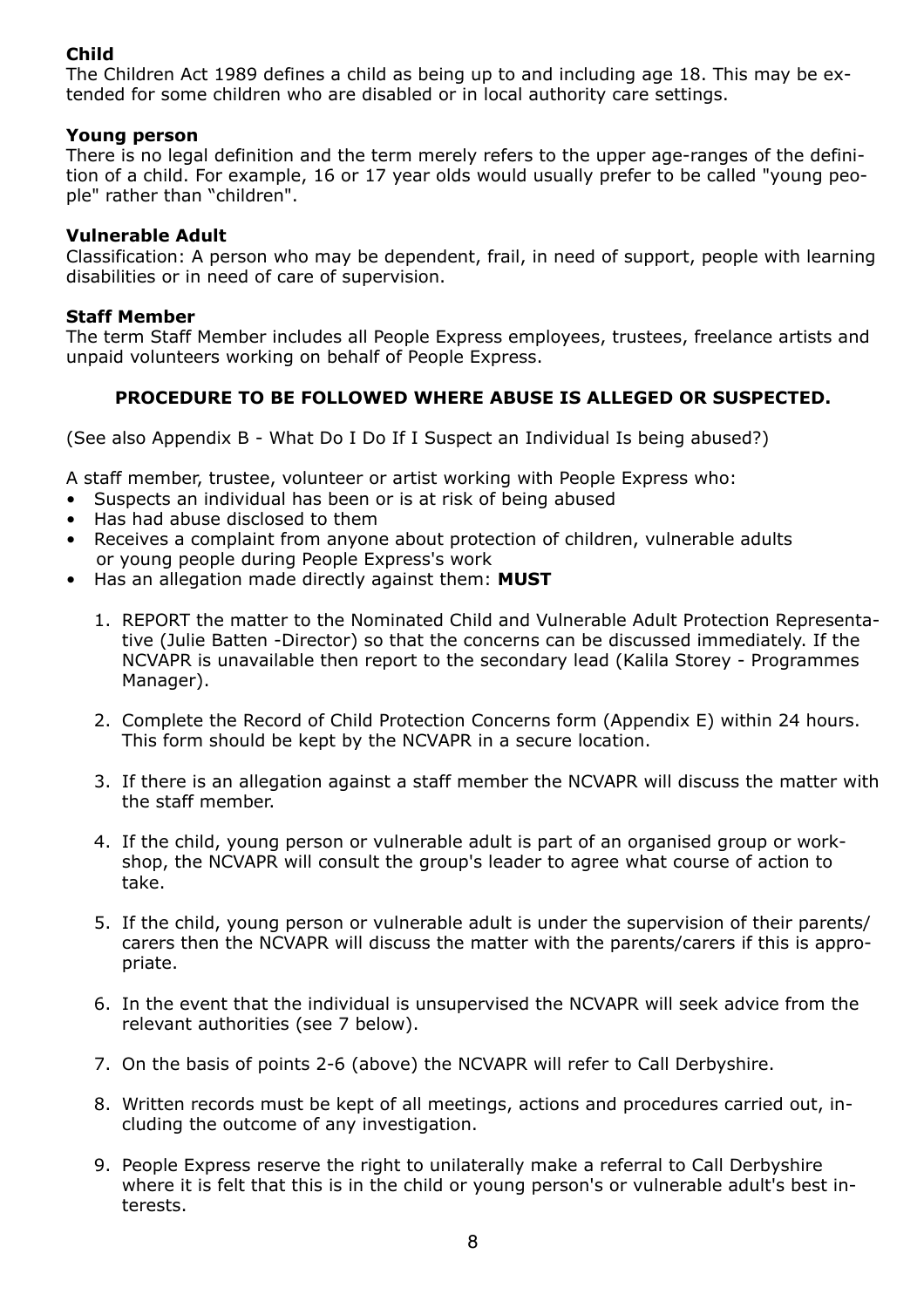- 10.The NCVAPR will keep the Chair and any member of staff involved in the incident suitably informed of any referral.
- 11.A) Staff members must not discuss matters arising from the above with anyone other than the NCVAPR. Any other discussion could be deemed a disciplinary procedure. All information recorded must be kept in a secure area and access to it will be on a need to know basis only.

B) A member of staff who has had a direct allegation made against them may discuss the allegation in confidence with their legal representative, the Nominated Child and Vulnerable Adult Protection Representative, and the relevant outside agencies if required.

- 12.Any staff member who feels that the NCVAPR has not fulfilled his/her duties properly, or if they have any child or vulnerable adult protection concerns relating to the NCVAPR should contact People Express' Chair (currently CHRIS BALDWIN).
- 13.Any staff member having concerns about any other staff members should report it to the NCVAPR for investigation.
- 14.Throughout all child and vulnerable adults protection procedures People Express will follow the local Area Child Protection Committee guidelines. [https://www.derbyshire.](https://www.derbyshire.gov.uk/social-health/children-and-families/child-protection/child-protection-service.aspx) [gov.uk/social-health/children-and-families/child-protection/child-protection-service.as](https://www.derbyshire.gov.uk/social-health/children-and-families/child-protection/child-protection-service.aspx)[px](https://www.derbyshire.gov.uk/social-health/children-and-families/child-protection/child-protection-service.aspx)

#### **THE ROLE OF THE NOMINATED CHILD AND VULNERABLE PROTECTION REPRESENTATIVE**

Receive information from everyone who has concerns about child and vulnerable adult protection and record it in writing.

Assess the information promptly, carefully and without bias or prejudice and make it clear that in some circumstances you will have a duty of care to report it to Call Derbyshire.

If the situation is unclear the NCVAPR will seek immediate advice from a professional.

Make a formal referral to Call Derbyshire without delay. It is not the role of the organisation to decide whether a child has been abused or not.

Make sure the children and young people using the project know:

- About the child protection policy and procedures
- You are the person to speak to if they have any concerns
- Who to speak to if you are not available
- In order to carry out this role effectively the NCVAPR will need basic level training in child protection.

There is always a commitment to work in partnership with parents or carers where there are concerns about their children or vulnerable adults; therefore, in some situations it would be important to talk to parents or carers to help clarify any initial concerns. For example, if a child or vulnerable adult seems withdrawn, they may have experienced bereavement in the family. However, there are some circumstances in which a child might be placed at even greater risk if such concerns were shared (e.g., where a parent or carer may be responsible for the abuse or not able to respond to the situation appropriately). In these situations or where concern still exists, any suspicion, allegation or incident of abuse must be reported to the person in charge as soon as possible and be recorded.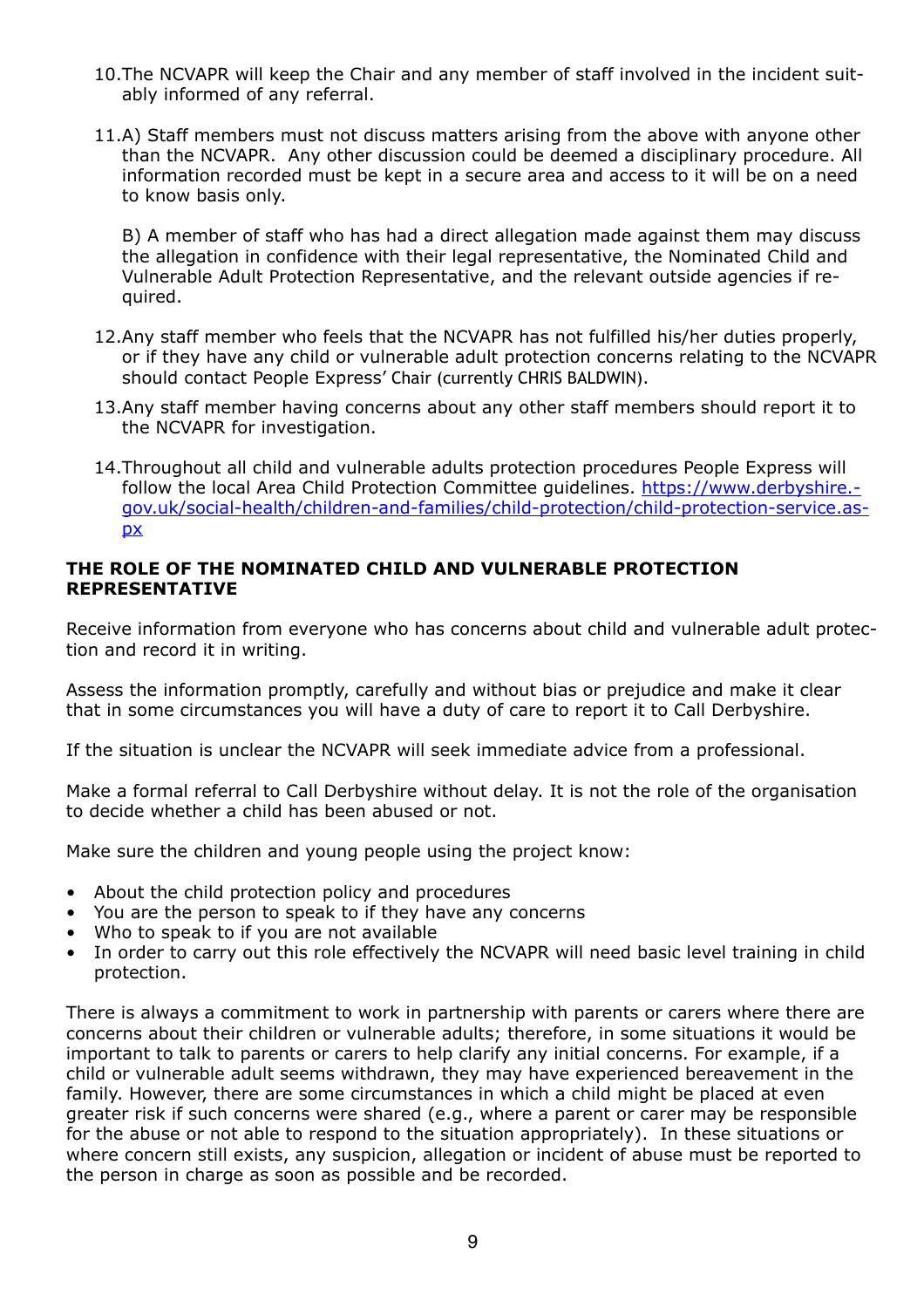#### **REPORTING PROCEDURE FOR SUSPECTED ABUSE STAFF MEMBER Reports to:**

#### **GROUP LEADER AT WORKSHOP AND NOMINATED CHILD PROTECTION REPRESEN-TATIVE (NCVAPR)**

#### **Reports to: Call Derbyshire tel: 01629 533190 (24 hour line)**

## **APPENDIX A - HOW TO RECOGNISE SIGNS OF ABUSE**

#### **Physical Abuse**

Outward signs of physical abuse are usually **non-accidental** injuries, such as bruises/cuts on areas such as cheeks or thighs, bruises made by hands or fingertips (slapping or pinching). Other signs for concern are burns with a clear outline of the object which made them (such as cigarette or iron burns), bite marks, scalds, broken bones or a child saying that they are frightened of a particular person or that they are being hit, kicked etc. by someone.

Behavioural indicators of physical abuse could be the child being clingy or cowering away from the carer, sudden changes in behaviour, uncharacteristically withdrawn or aggressive behaviour or acting out violence or aggression during role play situations. Abused children often demonstrate ''frozen watchfulness", i.e. they are constantly looking around, being vigilant whilst staying physically inactive or passive. (Experience of an unpredictable, unfriendly environment has taught them not to trust adults).

#### **Emotional abuse**

Signs of emotional abuse might be the individual being withdrawn, not wanting to take an alert, active part in things, or having low self-esteem. Sudden speech disorders might occur or, if a child, they might show developmental delay, physically or emotionally. They might display neurotic behaviour (e.g. hair twisting or rocking), be unusually frightened of making mistakes, harm themselves or be afraid of their parents/carers being approached about their behaviour.

#### **Sexual abuse**

Physical signs of sexual abuse may be stomach pains, discomfort in the genital or anal area making sitting or walking uncomfortable. A child may be spontaneously sick for no apparent reason.

Behavioural signs of sexual abuse may be sudden or unexplained changes in behaviour (e.g. becoming aggressive or withdrawn), having nightmares, running away from home, sexual knowledge beyond their normal age or development level, acting in a sexually explicit manner towards adults, sexual language or drawings, bedwetting, eating disorders, self-harm, talking about "secrets", having sudden and unexplained sources of money, not being allowed to have friends (especially adolescents).

### **Neglect**

An individual suffering neglect may be constantly hungry, always be unclean, have poor general health or untreated medical conditions, not have appropriate clothes for the weather conditions, lose weight or be constantly underweight. They may suffer repeated accidental injury (possibly from lack of proper supervision).

Behavioural signs may be constant lethargy, low self-esteem, not asking for or making use of medical assistance when it is needed, not having many friends. Some children may engage in compulsive scavenging or stealing or they may mention they have been left alone or unsupervised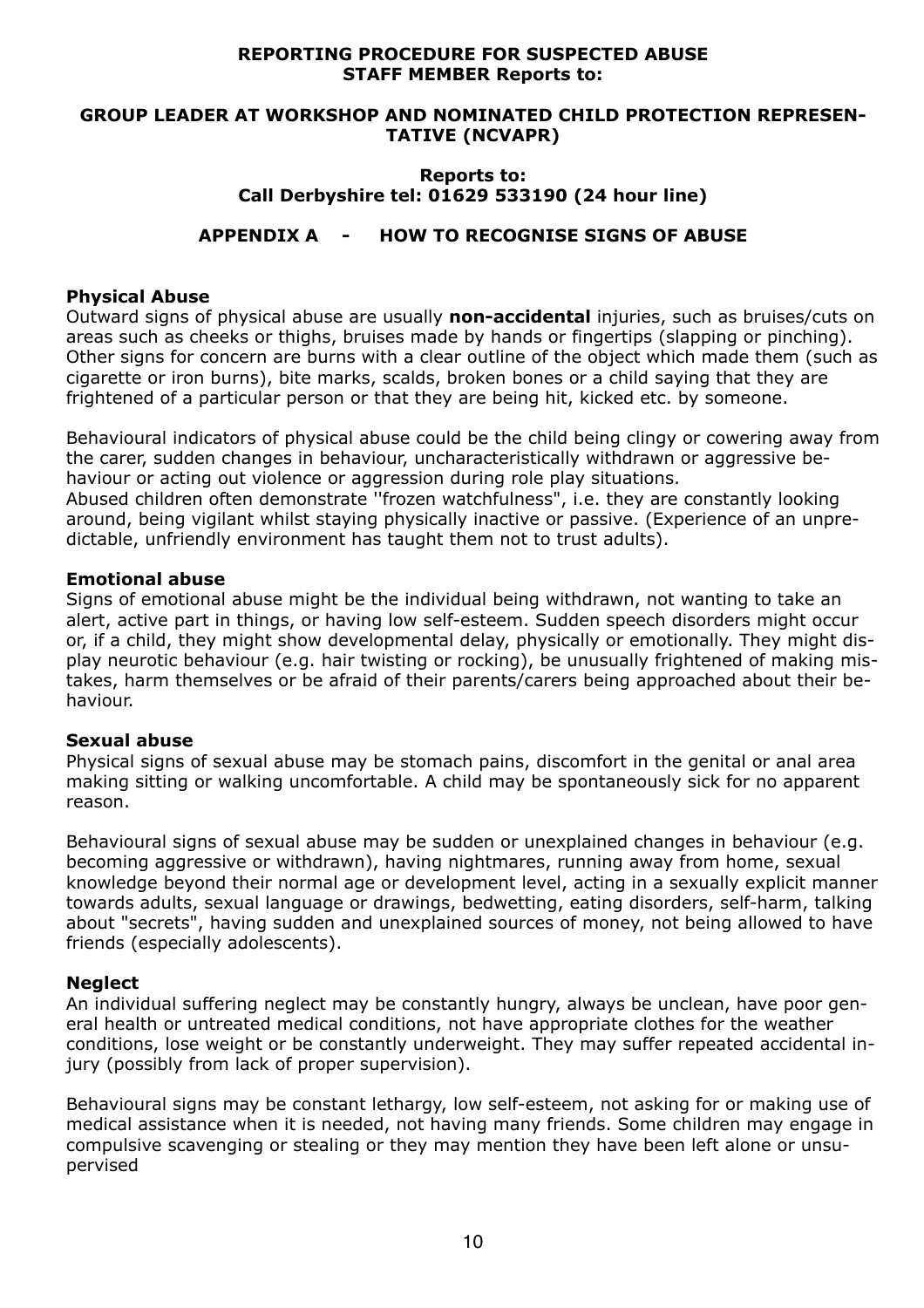### **APPENDIX B**

## **WHAT TO DO IF I SUSPECT AN INDIVIDUAL IS BEING ABUSED?**

If you see or suspect abuse of a child or young person you MUST make the person with legal responsibility for them (e.g. Care worker, youth worker or teacher) aware of the problem. However if you suspect that the person with responsibility is the source of the problem, you should make your concerns known to another member of staff at the site. Explain that you will also be reporting your concerns to People Express's Nominated Child and Vulnerable Adult Protection Representative.

Write down your concerns/what you witnessed and your response. (Use Appendix E - Report of Child Protection Concerns). You must be objective, **keep to the facts** and **be truthful**  about what you have seen/heard or observed. **Notify People Express' Nominated Child Protection and Vulnerable Adult Representative** about what has happened straight away and pass the completed form to them within 24 hours.

**Confidentiality** is important. Information you have must only be shared with people who are relevant to the case.

## **DEALING WITH YOUR OWN FEELINGS**

You may experience feelings of:

- Worry and apprehension over what is happening
- Awkwardness because you have formed relationships with the individual and the carer
- Lack of confidence and fear of getting it wrong
- Being intimidated by the Carer
- You may feel scared by what you have seen or heard

It is important to talk your feelings through with someone. Ask for appropriate help if you need it and don't bottle up your thoughts and feelings.

## **APPENDIX C**

### **WHAT TO DO IF AN INDIVIDUAL TELLS YOU THAT THEY HAVE BEEN ABUSED**

It is possible that a child or young person or vulnerable adult may tell you directly (disclose) that they are being abused. Alternatively they may hint through their words or actions at what is happening to them. If they choose to talk to you **this is because they trust you. LISTENING** to them is the most important thing you can do.

### **DO**

- Listen carefully, be prepared to spend time and not rush them
- Use reflective listening skills. For example, if they say,"Someone is hurting me" a response could be, ''Hurting you in what way?"
- Show that you believe the individual, even if what they say sounds unbelievable
- Show empathy for the individual, acknowledge their feelings, e.g. ''You're feeling upset now"
- Reassure the individual truthfully, e.g."You are right to tell me this"; "This is not your fault"
- Explain to the Individual that you are going to have to tell someone else, and why.
- Follow the reporting procedure in Appendix B. (See Appendix E for "Report of Child and Vulnerable Adult Protection Concerns").

## **DON'T**

- Don't ask leading questions, which are ones that put words into the individual's mouth, e.g., "This person abused you then?"
- Don't ask direct questions, e.g. "Was it?"
- Don't put the individual under pressure by interrogating them with lots of questions and avoid using questions beginning with Why? How? Where? When? Or Who? A question such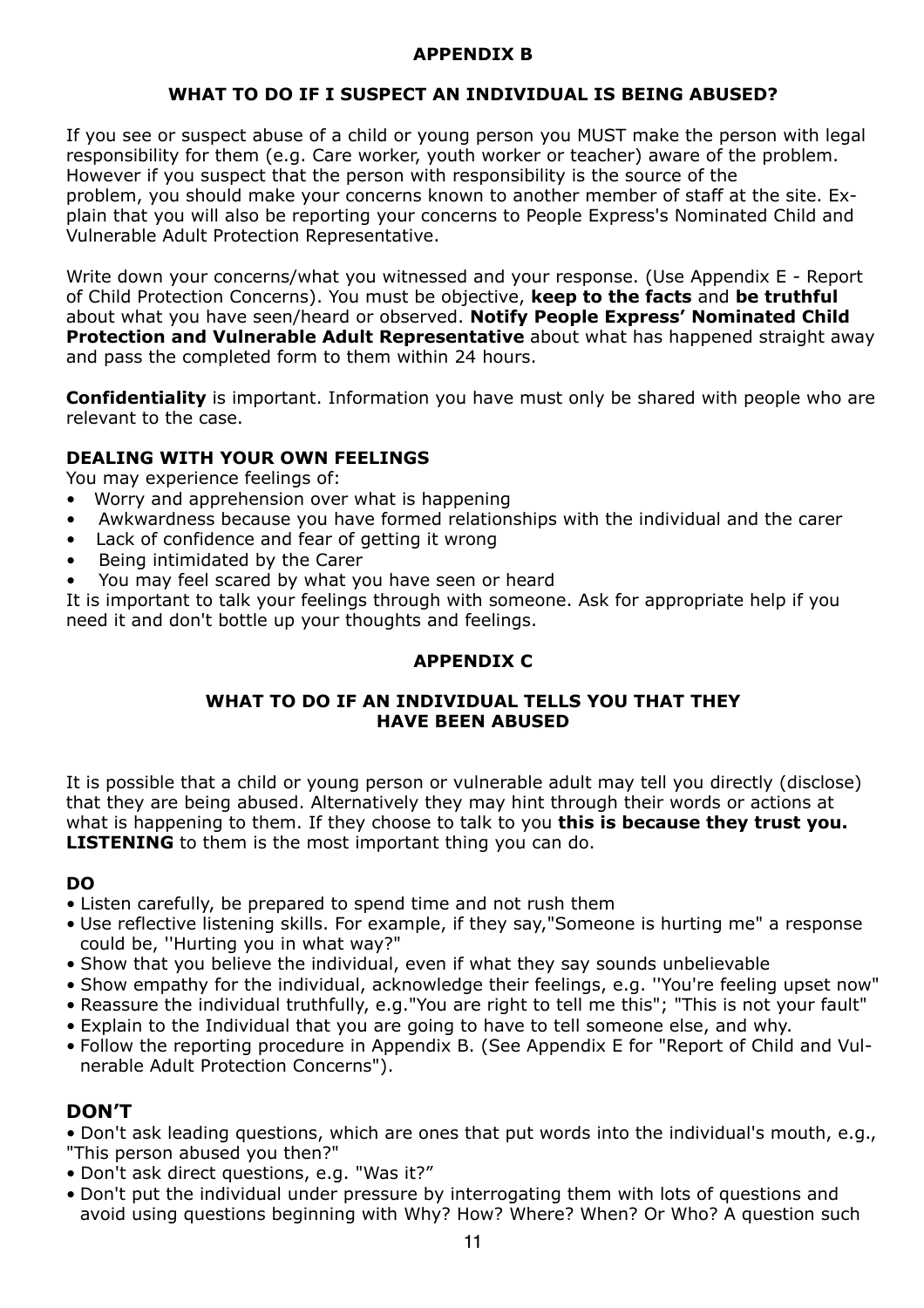as "Why didn't you tell me this before?" implies disappointment and may discourage the individual.

• Don't criticise the person who has hurt the individual - give more general support, e.g., "Nobody should make you this upset".

### **APPENDIX D**

### **DISCLOSURE CHECKING**

People Express use a company called Safer Recruitment to carry out DBS checks on volunteers and artists. The nominated member of staff responsible for doing this is Julie Goodwin – Finance and Administration Officer.

The Standard or Enhanced checks for volunteers is free with only the administration charges applying. Time taken to complete a DBS check is variable, depending on the information made available (upwards of 20 days).

### **Endorsement/s on DBS check**

Endorsements will be assessed on a 'case by case' basis and carefully and sensitively investigated. People Express expects any endorsements to be declared in advance of a DBS check.

If a DBS check has an endorsement People Express will:

- 1) Contact the artist/staff member/volunteer/trustee to discuss 'in confidence' the circumstances (Director or Safeguarding Lead Trustee only)
- 2) Risk assess the endorsement against the work and values of People Express
- 3) Raise awareness of the endorsement and circumstances with the Safeguarding Lead Trustee for approval to either move forward with or decline the appointment.
- 4) We inform the artist/staff member/volunteer/trustee of our decision and the reasons for it.

#### **Further information** is available at:

<https://www.gov.uk/government/organisations/disclosure-and-barring-service>

### **APPENDIX E**

### **REPORT OF CHILD PROTECTION/VULNERABLE ADULT CONCERNS**

#### **IMPORTANT - The young person or adult must tell you about the incident in their own words and in their own time without encouragement. Remember just listen and record the information.**

Name of Child: Address: Telephone No.

Parent/Carers details: Name(s): Telephone No(s)

What is said to have happened/what was seen? When and where did it occur? Who else, if anyone, was involved and how? What was said by those involved? Were there any obvious signs e.g. bruising, bleeding changed behaviour? Was the child able to say what happened, if so, how did they describe it? Who has been told about it and when?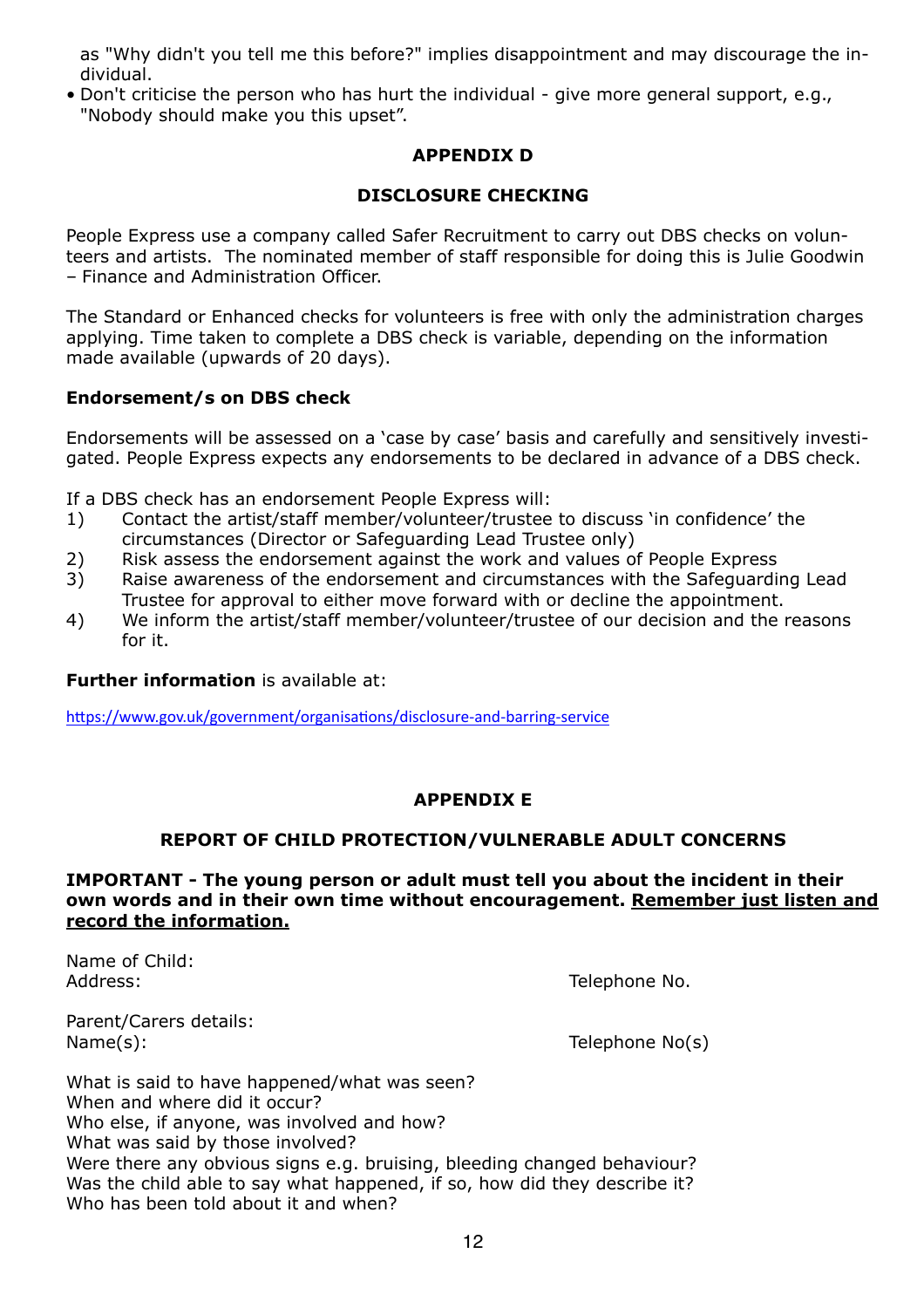SIGNED …………………………………………………………………………………….DATED………………………………………………………

# **APPENDIX F**

## **DATA/INFORMATION SHARING GUIDELINES**

## **CHILDREN AND YOUNG PEOPLE**

In all situations the overriding consideration as to whether to share information should be the safety and welfare of the child. Good practice indicates that obtaining parental, or where appropriate the child's consent, should be a first consideration but a lack of consent should never compromise the safety or welfare of a child.

### **Storing and Disposal of Data**

All data referring to safeguarding and health and safety of children and vulnerable adults will be stored in a locked facility for a minimum of 10 years (age dependent). Young people have the right to access this data up to the age of 21 and information should be stored until the child is 25. All confidential data will shredded after the retention period.

All data referring to concerns around the behaviour of an adult will be retained for 10 years.

For guidance please refer to the online Information Sharing Agreement by Derby and Derbyshire Safeguarding Children's Board :

[www.proceduresonline.com/derbyshire/scbs/user\\_controlled\\_lcms\\_area/uploaded\\_files/joint-dscb-information](http://www.proceduresonline.com/derbyshire/scbs/user_controlled_lcms_area/uploaded_files/joint-dscb-information-sharing-agreement-and-guidance.pdf)[sharing-agreement-and-guidance.pdf](http://www.proceduresonline.com/derbyshire/scbs/user_controlled_lcms_area/uploaded_files/joint-dscb-information-sharing-agreement-and-guidance.pdf)

### **Access to Information**

People Express will provide access to any information we have concerning safeguarding and health and safety to support investigations by 3rd party organisations. Parents/Carers and children can request any information on their child/themselves by contacting People Express in writing. People Express will confirm identity before supplying any information. No information will be provided verbally.

### **Sharing Information with Other Agencies**

Our procedure is that we only provide our information to Call Derbyshire, initially verbally, followed by written information within 48 hours which is kept on file in a locked facility.

#### **VULNERABLE ADULTS**

The following guidelines were agreed and signed off by the Derbyshire Safeguarding Adults Board in December 2018. For further information visit [www.derbyshiresab.org.uk](http://www.derbyshiresab.org.uk) - information sharing.

#### **Sharing information without consent:**

You can share information relating to abuse, without consent from the person:

- if the person lacks capacity to make the decision (Mental Capacity Act 2005)
- for the prevention and investigation of crime (Crime and Disorder Act 1998)
- to prevent serious harm/distress or threat to life (Data Protection Act 2018)
- if there is a risk to others  $\ell$  children